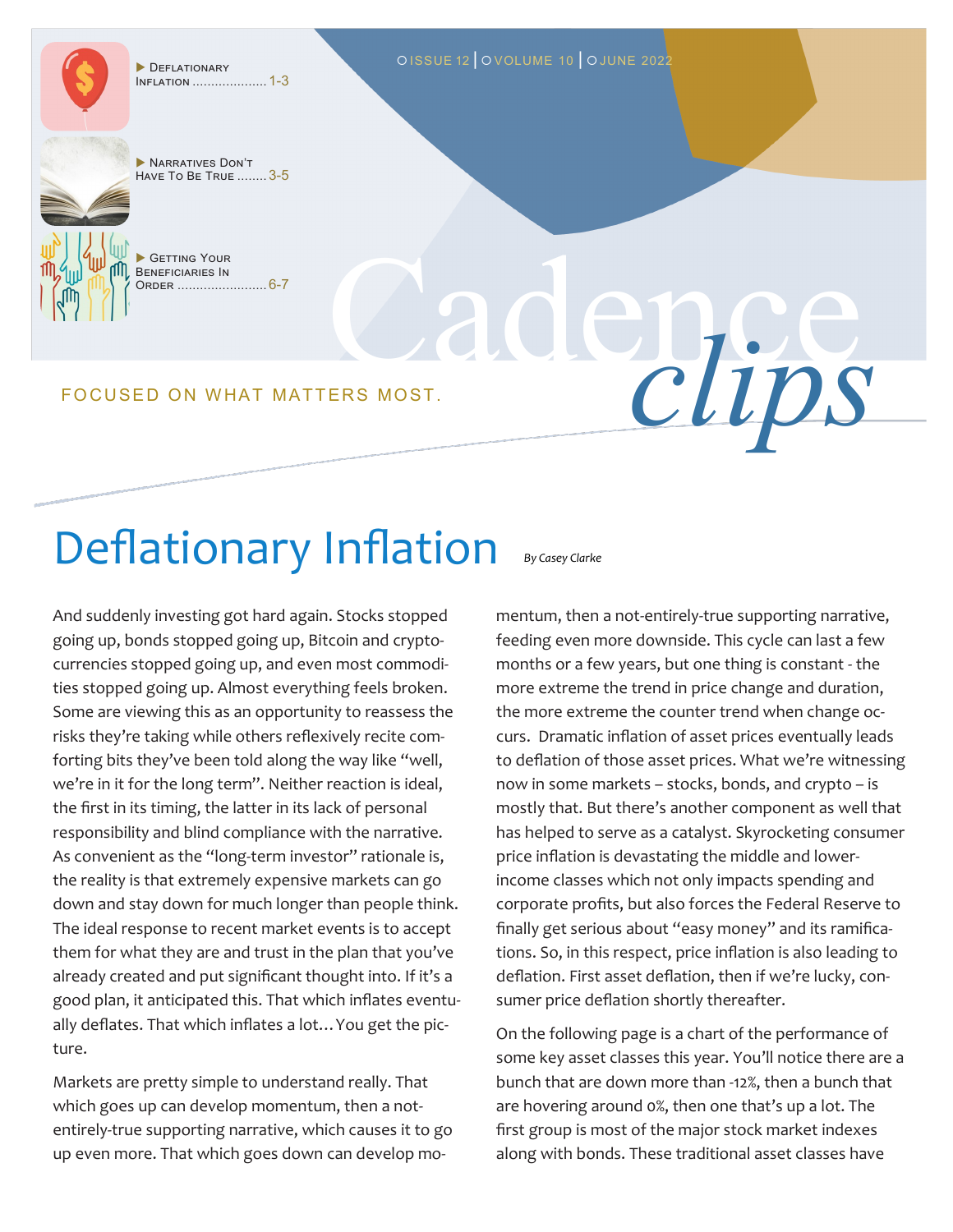been hit hard and have been on a relatively steady decline all year. The group hovering closer to breakeven consists of precious metals and fared much better up until recently. The clear price winner has been energy, which is the largest weighting in the Reuters Commodity Index.



For investors with cookie-cutter portfolio allocations, it's been difficult thus far. For those with a good helping of precious metals and commodities, it's been a different story. Our view is that this will continue to be the case throughout the rest of the year and beyond. The largest bubbles with the most people trapped in them will most likely continue to deflate while those asset categories that have been largely neglected for many years and are relatively cheap simply don't have the same amount of hot air to release. If anything, they have tremendous capacity to attract air that leaks or escapes from other, increasingly unappealing assets. These things happen over time and are anything but linear. Over weeks and months any investment regardless of its merits can look infallible, just the same way it can look hopeless. Sometimes there are reasons for behavior that doesn't seem to fit. When it comes to treasury bonds for example, if they generally perform well in slowing growth environments but aren't now, one reason could be that inflation is scaring investors off and winning out over the slowing growth factor. Another reason could be that treasury bonds went up a lot earlier and so poor recent performance is just the other side of that volatility. Up leads to down and vice versa. Nothing is linear. In other cases, we just don't have a viable reason why something isn't acting the way we think it should. In these cases, it's most important to fall back on our process and either stay the course because the misbehavior is likely temporary, or cut losses and move on. Feeling like we need to have an answer for everything by assigning causation isn't productive. As investors, it's best to act on those handful of big things that we know and avoid focusing too obsessively on why something might be happening when the "why" might simply be unknowable.

There's significant risk to markets over the remainder of the year. With the Federal Reserve and other central banks somewhat handcuffed due to inflation, it most likely comes down to good old fashioned market forces and animal spirits. A good part of what's propped up the economy in recent years has been the "wealth effect". Asset prices are up, people feel well-off, and so they borrow and spend. Between eye-watering inflation at the grocery store and fuel pump, and 401(k) and investment account balances being down significantly, the wealth effect has made a big move in the opposite direction. People feel poorer and are less inclined to spend and more inclined to panic. Losing lots of money quickly changes things, not the least of which is confidence in the future. As we know, confidence is critical when it comes to markets, economic performance, and personal mental health. I won't drift off on a tangent on that last bit, but suffice it to say that we need to be paying attention to things going forward if markets continue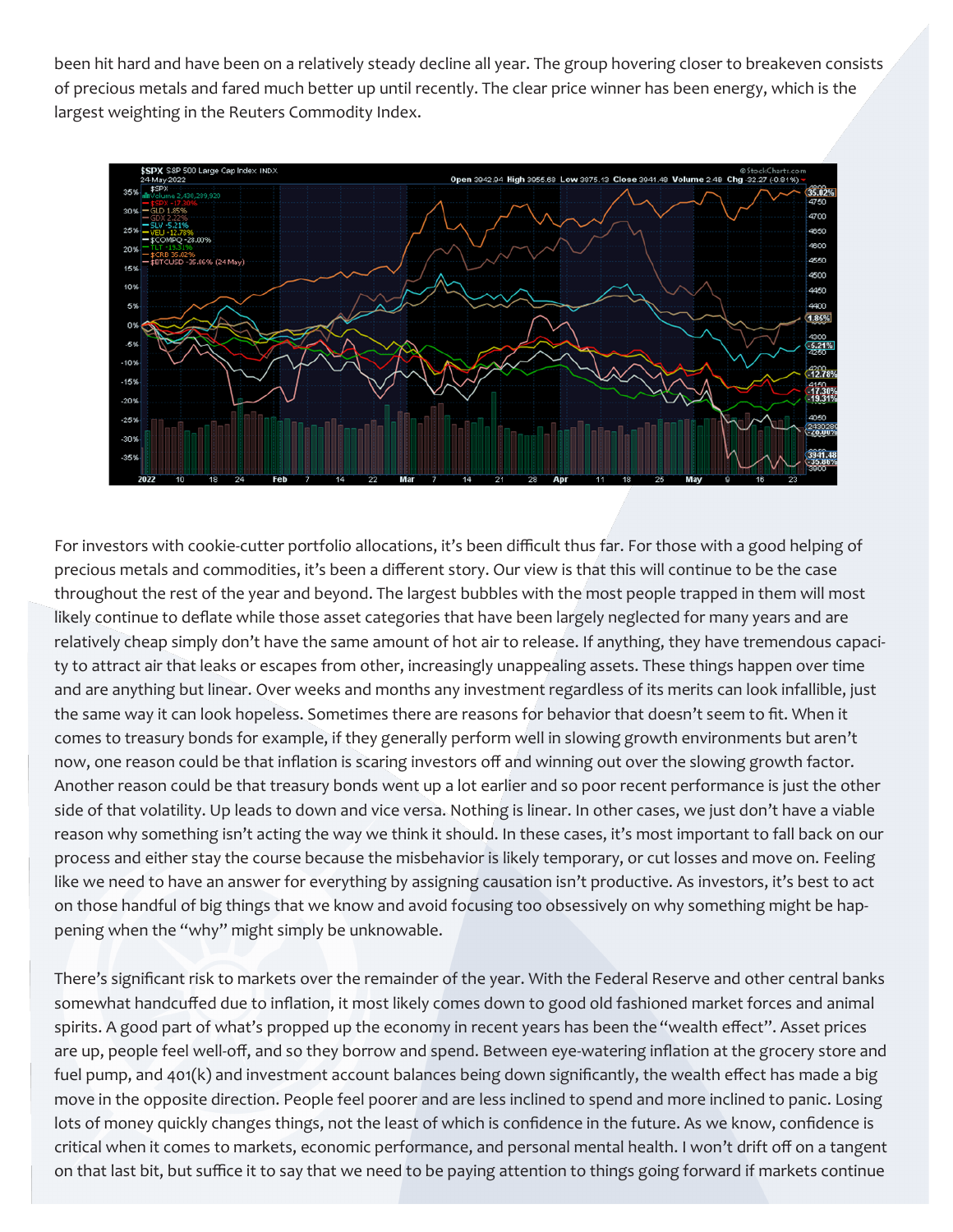to struggle. When something that people have put so much faith in and have come to depend so greatly on for their financial well-being suddenly fails to deliver, this has real consequences.

As for successfully navigating the remainder of the year, we'll focus on what we know rather than obsessing over the unknowable. Over centuries of history and countless crises and market events, investing in something at a fair price allows one the luxury of riding out volatility over reasonable periods of time. Having a medium to long-term horizon can truly work if we own assets at fair prices. Our clients know what those assets are currently, but we'll generalize here by saying that most commodities and a short list of traditional assets are priced attractively right now. Own these things in a diversified way and the future will likely be kind to us with some unavoidable and totally normal scary moments along the way (the last couple of months). However, owning what everyone else owns at high prices and expecting to be just fine in the "long term" isn't an informed point of view. History is littered with really long time periods where investors in expensive stuff would have been underwater for way longer than they could afford. Owning the right stuff at the right moment is crucial as we head into difficult times. Embrace the uncertainty with a sense of hope and optimism, but only after embracing the concept of proper preparation and planning.

### **Narratives Don't Have to be True** By Casey Clarke

One of the hardest things about investing is figuring out which information is most valuable and trustworthy. There are numbers, stories, projections, opinions, an almost endless supply of data and inputs with which to make decisions. How does one sort through all the information and determine what's useful and what's not? We're not going deep on this topic today, but we're witnessing in real time lives being changed for the worse because what some thought to be true turned out not to be. Whether Bitcoin, other cryptocurrencies, meme stocks, or more traditional stocks, many investors have lost far more money than they thought possible because they bought into a narrative. This short bullet-pointed note aims to provide a quick reminder in a narrative-driven world how important it is to be able to spot them and how to react once you do. First, our simple paradigm for viewing the (financial) world:

- 1) Are there any conflicts of interest present that bias the presenter/author of this information?
- 2) What financial incentives exist relating to this information?
- 3) Are there regulatory capture issues present that allow for potential misinformation to go unchecked?

Let's briefly revisit some financial history and have a look at how narratives drove investor behavior.

### Financial Market Narratives

- Stock Bubbles
	- Tech Bubble 2000
		- $\Rightarrow$  Internet Transformation
		- $\Rightarrow$  Unlimited Profit Potential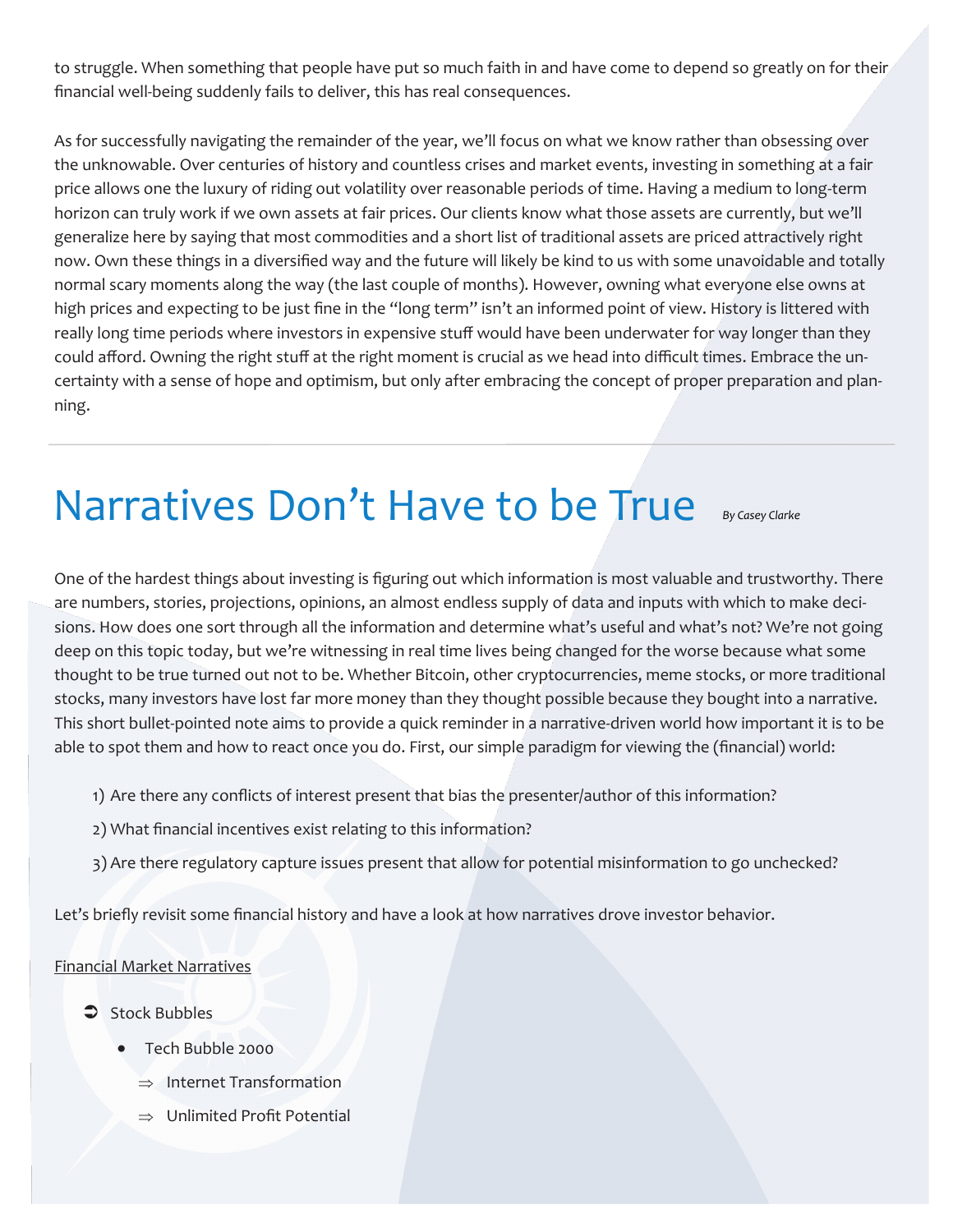- Nifty Fifty in the 1960s
	- $\Rightarrow$  Market dominance through conglomeration
	- $\Rightarrow$  Profit durability
- Roaring 20s
	- $\Rightarrow$  New technologies in oil, music, autos offer unlimited growth potential
	- $\Rightarrow$  Unit investment trusts make investing possible for the masses
- Real Estate Bubble
	- $\Rightarrow$  "They're not making more land" argument around limited supply, leading to perpetual price increases
	- $\Rightarrow$  Low interest rates will create lasting demand for homes
- **Bitcoin** 
	- $\Rightarrow$  Decentralized money that governments can't control
	- $\Rightarrow$  Will replace the dollar and other fiat currencies in the future
- Today's Stock Market Bubble
	- $\Rightarrow$  The Fed won't let markets crash (assuming it's always up to them)
	- $\Rightarrow$  There's no better alternative
- Most investors at the time bought into these narratives

### Who benefits/profits from these narratives?

- $\bullet$  Financial Institutions
	- "As long as the music's playing, you've got to get up and dance" Chuck Prince, CEO Citigroup posthousing collapse, July 2007
	- Bull markets lead to bigger profits providing clear incentives to keep them going and/or convince investors of their existence
- **Business Owners** 
	- Whether a corporate CEO or a Bitcoin entrepreneur, there are financial incentives to convince customers or investors to keep buying
	- This can lead to stretching the truth, creating hope through story-telling, or outright fraud in an effort to keep the good times going
- $\supset$  Investors
	- People want to believe a good story, especially when:
		- $\Rightarrow$  Most of their friends and family also believe it
		- $\Rightarrow$  It involves the potential for personal financial gain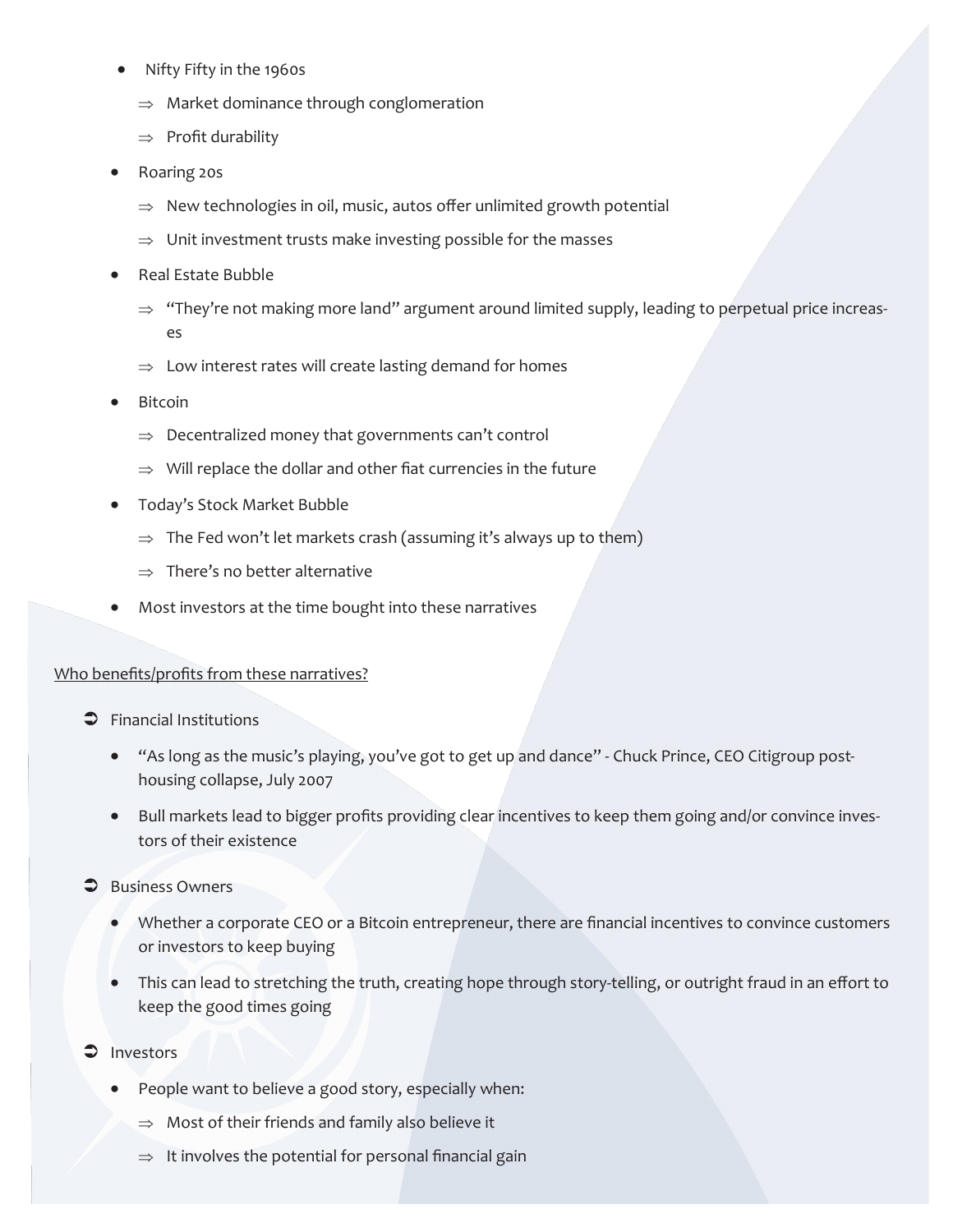- $\Rightarrow$  It aligns with existing beliefs
- $\Rightarrow$  They fear missing out (FOMO)
- $\Rightarrow$  When "experts" are the story tellers
- **C** Governments/Politicians
	- Campaign finance/contributions drive behavior
	- Employment opportunities for ex-government officials

### Regulatory Capture

- $\supset$  Regulators become close with those they regulate. There is a human factor.
- There is also a financial component. Oftentimes employment opportunities await regulators once they retire from public service.
- $\supset$  Corporate executives become regulators for their own industries.
- Even after tips to the SEC, Bernie Madoff still wasn't discovered/looked into by securities regulators early on.
- $\supset$  Big banks often breach investor trust and end up quietly settling with government regulators without admitting fault.
- Small firms can be treated much more harshly. This is regulatory capture.
- This creates the perception that the narrative perpetuated by industry is truthful and accurate. It allows for its destructive build-up.

As you can see from the short list of market bubbles above, each one of them had its own dominant narrative that helped drive it to extremes. Whether a stock market bubble or some other extreme social movement in society, narrative is the primary tool driving it forward without fail. Sometimes it's fact-based and accurate, but many times, as it grows, morphs, and matures, it becomes anything but. It gets further from fact and closer to whatever vision serves the purposes of the storyteller. Whether it's dotcom companies in the 2000's not needing to make money to change the world or Bitcoin going to \$1 million in a couple years and taking over fiat currencies, the end result is failure of the host to think critically about the issue at hand. The narrative becomes parasitic. It controls our every move.

Our best advice is when reading a tasty morsel of information, think first about the three questions above; conflicts, incentives, capture. If the source of the info fails those three tests, it doesn't mean that it's not true, but it does mean that it's possible it's not. Take it with a grain of salt and don't weight it as heavily as you would information from a qualified source who hasn't failed those three questions. Use your own thinking and never delegate it entirely. You care more about you than anyone else does, and you are the one who will have to suffer the personal consequences of a bad outcome. We set off to form Cadence to free ourselves of as many conflicts as possible and to be able to spot them and call them out for our clients. We're good at spotting a bad narrative. We have your back. Remember that it isn't just the financial industry that's good at spinning them. Use the three questions, don't delegate critical thought, and make the best decisions for you.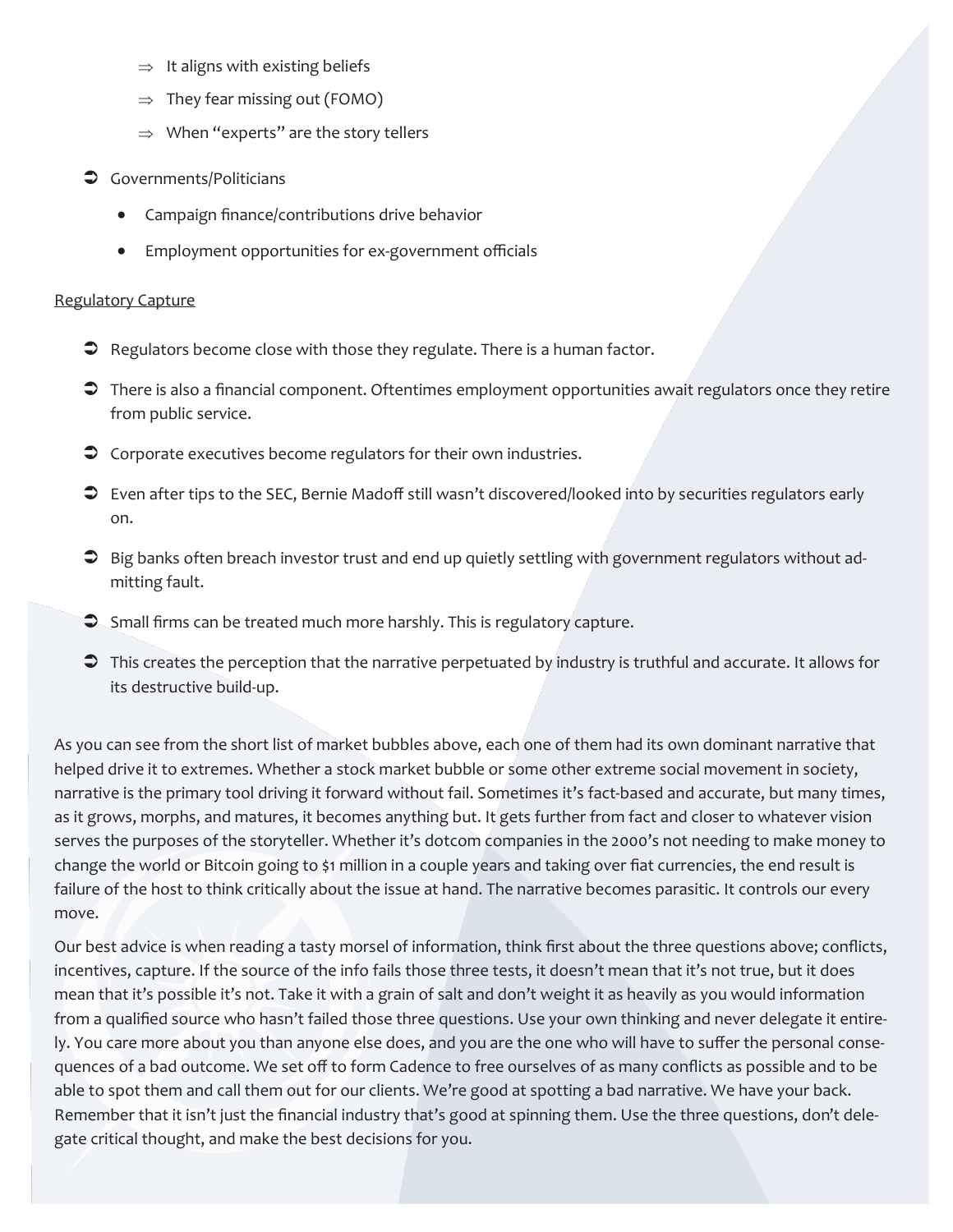## Getting Your Beneficiaries in Order By Tom Shiffer

We've touched upon different aspects of estate planning in the past, but in light of recent data from [CDC.gov](cdc.gov) and [Census.gov,](census.gov) we've noted that the US has experienced a 16.4% increase in all-cause mortality in 2021 over 2020. Given these numbers and other recent legal developments, it's time for an update. This article will be a refresher on what has changed in the past few years and a reminder to make sure your beneficiary designations are who you want them to be and that they will achieve what you intend them to. As a reminder, we are not estate attorneys and you should definitely meet with an attorney for your family's specific estate planning documents, but here are some areas to be aware of and to consider.

Beneficiary designations and ownership supersede instructions left in a will. What does that mean? For example, let's say I was married to wife #1 and got divorced. I had wife #1 listed as the beneficiary on my life insurance policies (work and individual) as well as my work 401(k) plan and Rollover IRA's. We also shared property and bank accounts. After the divorce and splitting of the assets, I married wife #2 and put wife #2's name on the house and bank accounts. I also updated my will to leave all of my other assets to wife #2. All is good, correct? Not quite. If I pass away in the scenario above, wife #2 gets the house and bank accounts (ownership) and then contents of the house and other tangible assets (will) but wife #2 would NOT receive my life insurance proceeds nor my 401(k) and IRA assets (beneficiary designations) because I neglected to update the proper account documents. Those assets would go to wife #1, which after the divorce settlement wasn't the intent. So be very careful and make sure your beneficiary designations and asset ownership reflect your current wishes.

Another consideration involves the use of trusts as the beneficiary designation of an IRA. There are many reasons to use a trust as the beneficiary designation (such as legal protection of assets, spendthrift provisions, special needs, etc.) and your estate attorney can make sure the correct trust is set up for you and determine if that is what you and your family need. However, If the intent is just to leave the assets to a surviving spouse, a trust listed as the beneficiary of an IRA may not be the way to go. With the passing and signing into law of the SECURE Act on 12/20/2019, IRAs can no longer be stretched out over the beneficiary's lifetime. Non-spousal beneficiaries, like a trust, now have to empty the account within 10 years. A spouse however, along with a few other exceptions, is allowed to rollover the assets to their own IRA and the Required Minimum Distributions (RMDs) would be calculated based on their own life expectancies – not over the 10-year period that applies to inherited IRAs after January, 1, 2020. Check with your estate attorney and financial advisor if you last set up beneficiary designations a long time ago to make sure everything is listed the way it needs to be for your intended outcome.

Finally, some tax planning may also play a part in how you decide who is best to inherit which assets or accounts. For the new SECURE Act Inherited IRA RMD rules, the prior thought was you had those 10 years to empty the accounts and you could take as much or as little out each year as you wanted as long as the account was emptied within the 10 years. However, to muddy the waters further, in March of this year the IRS issued new guidance for the SECURE Act's Inherited IRA changes. In a surprise move, the regulations require most designated beneficiaries to take annual RMDs within the 10-year distribution period if the original account owner died on or after the required beginning date. In other words, the beneficiary can't simply wait until year 10 to empty the entire account. Of course, the new rule would mean that clients would generate added tax liability in each year of the 10-year period rather than waiting to pay the entire tax in year 10. The comment period for the proposed regulations ended May